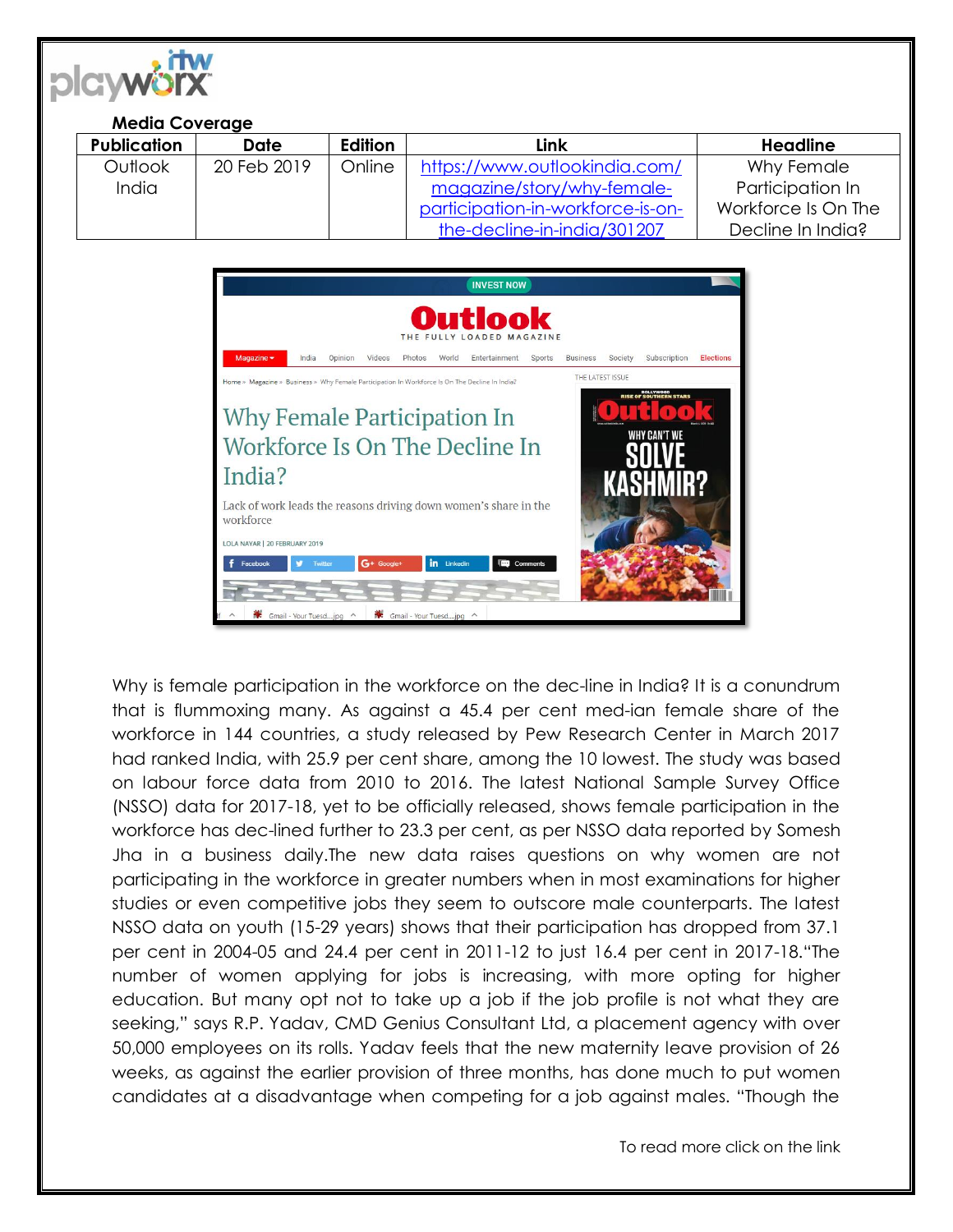

number of women in employment has risen, a rec-ent trend is that a larger number don't ret-urn to work after taking maternity leave. Aro-und 40 per cent opt to quit, bringing down their share," opines Yadav.While economists agree that longer maternity leave may have impacted chances of young women below 40 seeking jobs in the formal sector, they point out that this provision does not apply in the informal sector employer of a vast majority of women. Jayati Ghosh of JNU agrees that maternity leave has rocked the cradle to some extent as the burden has been kept only on the employer. "When you do that, employers would prefer not to employ women. There should be public provision for maternity benefit, which till now does not extend to the informal sector, tiny enterprises and self-employed," says Prof Ghosh. She feels the government, through the National Food Security Act, should provide monetary help equivalent to three months of minimum wage.Jayan Jose Thomas of IIT Delhi states that only social factors don't contribute to the declining trend, as they were there earlier too. "Part of it, in the case of rural women, is due to withdrawal from agriculture due to mechanisation, fall in farm incomes, rapid urbanisation, etc. In 2004-05, we saw a rise in construction jobs, especially for males, which meant more income leading to migration from villages to towns."However, decline of women in the urban workforce should be of greater con--cern. "The period from 2004-05 to 2011-12 was one of the best in terms of economic growth when employment opp---ortunities in industry and services sho-uld have increased tremendously, with 15 million jobs being created every year. The actual increase in jobs was, how-ever, only half the potential and women took the brunt of this. Things may have worsened post 2011-12," says Thomas.Bina Agarwal, professor of development economics and environment, University of Manchester, points out a striking statistic in the leaked NSSO employment report--the almost three-fold rise in unemployment rates for young rural women (15-29 yrs), from 4.8 per cent in 2011-12 to 13.6 per cent in 2017-18. The urban rate of 27.2 per cent is twice that. "This reinforces what gender economists have long been saying--that women want to work, but lack jobs. The 2011-12 NSS found that 32 per cent of rural women engaged in domestic activities were willing to work, if they found suitable jobs. The much-discussed low labour force participation among Indian women is not due to cultural norms, dom-estic work burdens and undercounting. It's increasingly due to lack of jobs. Planning for female employment must also include safe transport and hostels near workplaces."Economists say that the way women's work is defined in surveys is flawed. Sabina Dewan, president of JustJobs Network, states that while female participation in workforce has been sliding over last several years, the extent of the drop, whether female or male, actually depends on how each survey defines women's work. "If you look across surveys, the levels are not the same. So it is critical to have a standardisation of how we define women's work," Dewan states.Renana Jhabvala, economist and social worker, points to a study conducted in Bihar four years back using NSSO yardstick that had revealed 56 per cent of women were engaged in gainful work, while the NSSO 2011-12 survey had determined 11 per cent women as working. "The difference came up because of

To read more click on the link